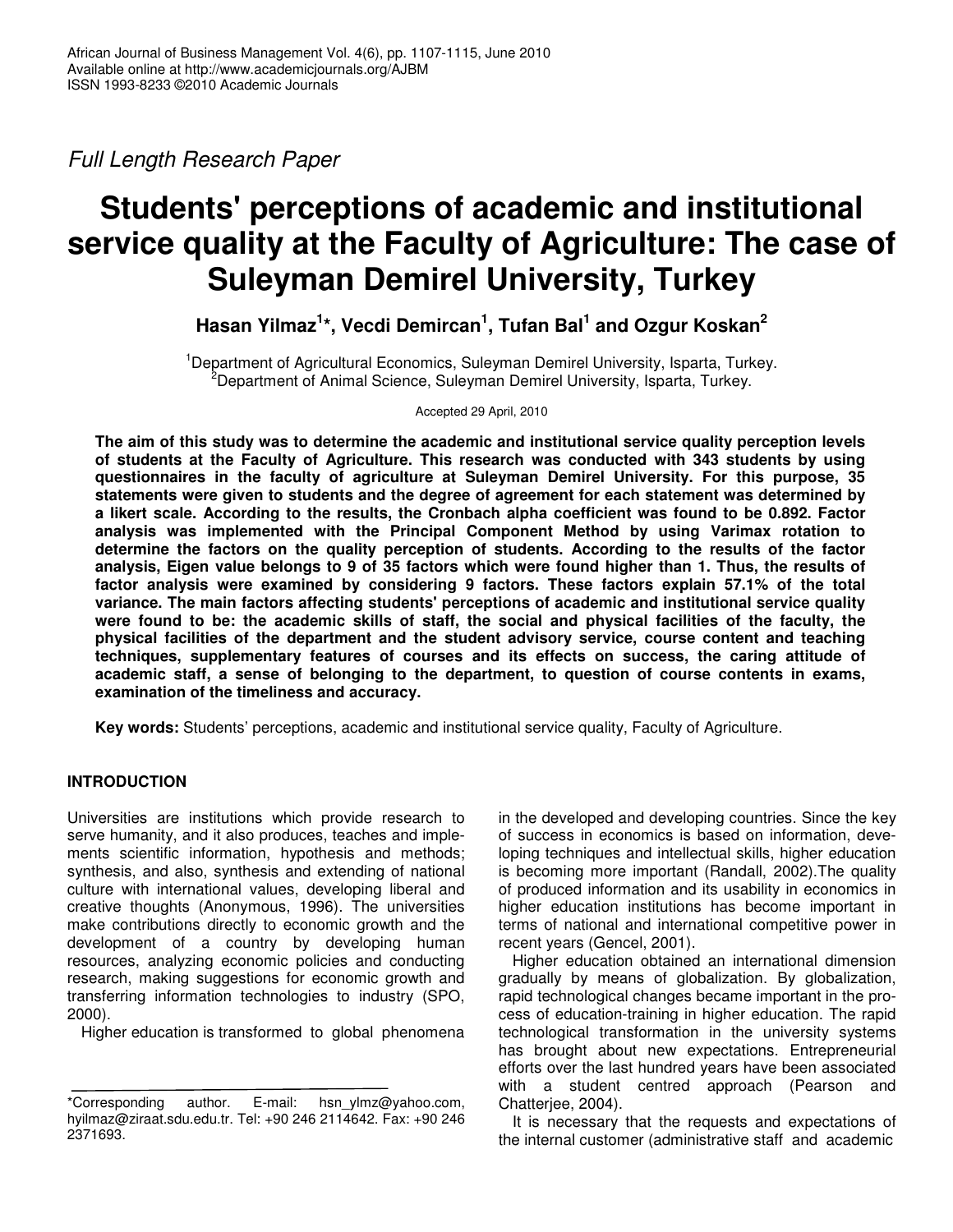staff) and external customer (student, graduates, student families, society etc.) should be known in higher education. Higher education institutions should develop the necessary strategies for meeting these expectations (Gencel, 2001). Higher education institutions have become more competitive due to new education technologies and new electronic information sources.

The concern about education quality in the universities is due to the increase in competition in recent years. Quality of education in the universities depends on social, political, economical, organizational, psychological and pedagogic factors. Improving the education quality is a pedagogical issue. The right conditions need to be created in the education-training process. These conditions include the need to improve the training quality given to administration staff, the need to improve the content of education, development of more effective educational materials and to have suitable levels and quality of staff (Shabanov, 2005).

There were differences between the faculties of agriculture schools in Turkey in terms of resources education and training, goals, administration, research and development, communication, resources and capacities of informatics and access, data collection, opportunities for processing and producing information. This situation causes the differences in the perceptions about the institutions which were studied (Korukoglu, 2003). When the institutions which are willing to increase efficiency in education learn students' perceptions, their management approach and education process improve (Erdem and Isbasi, 2001).

Interest in the quality of academic and institutional service has grown considerably over the last decade. Higher education institutions are increasingly placing greater emphasis on meeting students' expectations and needs. As universities become more student orientated, students' perceptions of higher educational facilities and services are becoming more important. Measuring students' perceptions in higher education is very important for both students and the university administration.

The purpose of the study was to determine the academic and institutional service quality perceptions of students at the Faculty of Agriculture at Suleyman Demirel University. There were no studies relating to the academic and institutional service quality perceptions of students in the Faculties of Agriculture in Turkey. That's why this study is extremely important. It is thought that the results of this study will provide useful information for policymakers, the administration of the faculty and the university and academic staff.

## **MATERIALS AND METHODS**

#### **Material**

Data used in the study was obtained from the questionnaires applied to the students of the Faculty of Agriculture at Suleyman Demirel University. The surveys were distributed to volunteer students by department advisers and students were asked to give genuine and truthful answers. Face to face survey method was not applied to maintain the objectiveness of the answer of the survey. The number of enrolled students in the faculty was 505 during the survey period. The numbers of students surveyed (343) constitute of 67.92% of the total number of students at faculty of agriculture. The surveys were conducted at between the first and Fifteenth of May 2007. A review of the relevant literature was conducted to help produce the questions for the questionnaire.

#### **Statistical methods**

#### *Factor analysis*

Factor analysis is a collection of methods which is often used in data reduction to identify a small number of factors that explain most of the variance observed in a much larger number of manifest variables. Factor analysis can also be used to generate hypotheses regarding causal mechanisms or to screen variables for subsequent analysis (Mardia et al., 1989).

#### *Varimax method*

The goal of the Varimax method is to obtain factors that have high loadings for a subset of variables on only one factor and zeros for the other factors. This generally leads to an easy interpretation since variables are not confounded by factors (Kaiser, 1958).

#### *Analyzing data*

Cronbach alpha test statistics were calculated for all scale values obtained in the research. Kaiser-Meyer-Olkin (KMO) and Bartlett's sphericity tests were applied to data before factor analysis in order to observe the pre-conditions. Then after the Varimax rotation, factor analysis was performed to data by using Principle Component Analysis (PCA) and question loads in 9 factors were determined.

Kaiser criteria ( $y \geq 1$ ) were used to determine the number of factors. Spearman's rank correlation coefficient were calculated among the characteristics which have higher factor loads  $(≥0.5)$  in order to observe the occurrence of a linear relationship among variables. Data was analyzed with SPPS 16.0 for Windows Statistic Program (SPSS, 2007).

#### **Quality and students' perceptions in services of higher education**

Perception is a sensory information mode and is related to abstract/ concrete objectives in the external world. Perception is a social and psychological phenomenon, which can be controlled and directed with external intervention (Inceoglu, 2000). The primary element of perception is attention and comment (Yelkikalan et al., 2006). Students' perception of their personal circumstances and surroundings can influence behaviour. Students' Perceptions of Academic and Institutional Service Quality in higher education affect the students' behaviour.

The quality of education can be measured by developing knowledge and skills. Education systems are accepted as high quality when students achieve great results. Improving the quality will increase student teaching (Chapman et al., 2005).

The first step taken to insure quality in the higher education services in Turkey was the introduction of the 'academic evaluation and quality control legislation in higher education institution' which was prepared and implemented by the Inter-University Council. The aim of this legislation was the 'Improvement of the quality of education-training and research of academic programs in higher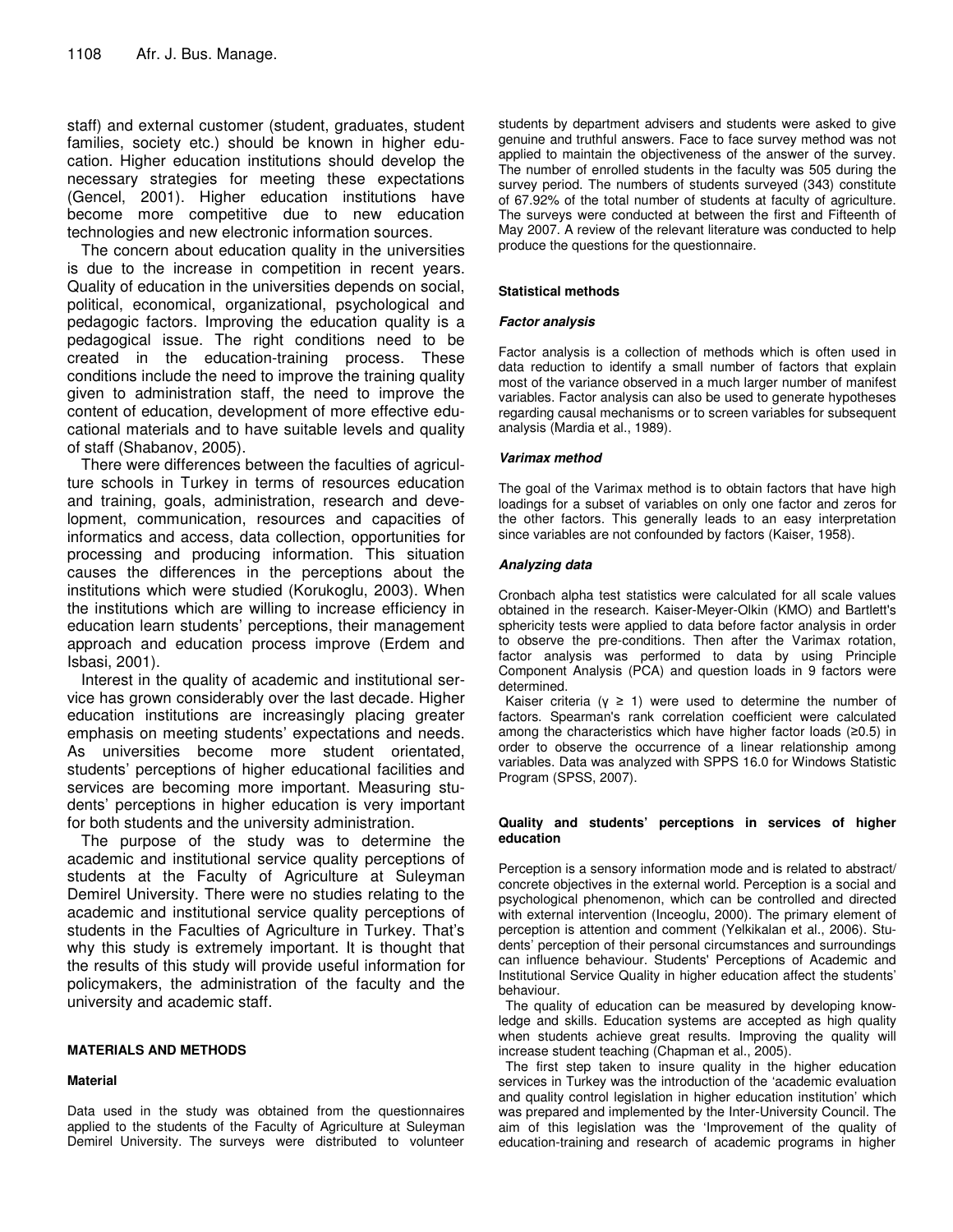education institutions' (OG, 2002).

Student satisfaction with their faculties is important. Students who regularly attend the class five days a week have to spend all their time in the university. This period should be satisfied in terms of education, health and social life for the students. This is a considerable task for not only the students but also the administrators and academic staff. Satisfaction from the Universities/Faculties affects a student's physique as well as mental health. Dissatisfaction creates tension and causes several psychological or psychosomatic problems (Ongider and Yuksel, 2002).

For the university administration, it measures the opinions of students regarding their own institutions and it enables the administration team to build up a picture. Furthermore, the research results provide feedback to develop quality of service and programs for the faculty administration. Knowing the students' opinions of university helps with re-writing regulations, taking new decisions, and implementing the university's mission statement. In this circumstance, the task for faculty administrations is to determine the inadequate education level and competitive capacity and generate solutions (Ibicioglu and Dogan, 2003).

#### **Higher education in agriculture**

The share of agriculture in the country's economy, especially in the developed countries, has decreased. The changing role of agriculture in the economy forces changes in agricultural higher education. The factors imposing the changes in higher education in agriculture are developments in globalization, communication and informatics (Rehber, 2007). Besides, agriculture and developments in agricultural activity are the other factors which force changes in higher education.

Traditional education approaches for the agricultural higher education in the world have been replaced by "increasing agricultural production by using current technology and research results" (FAO, 1997). Nowadays, higher education in agriculture has still considerable importance in the field of food security, sustainable agricultural production, rural development and environmental issues. However, to support improvements in global food security and environmental sustainability, current agricultural education systems are in need of reform (Acker, 1999; Navarro, 2006). Worldwide agricultural universities are facing numerous challenges including increasingly limited resource allocations, declining enrolments, keeping up with advances in information and other technologies, remaining aware of and responsive to clientele, and the need to aggressively globalize their teaching, research, and outreach programs (Jischke et al.,1999). As well as being a part of a global education system, it is important to keep adapting to local conditions.

Agricultural higher education in Turkey has a long history. January 10, 1846 is accepted as the beginning of higher education in Turkey. Agricultural higher education in Turkey was originally based on the French system, and then it was influenced by the German system (Ayyildiz, 1982). Over the years many changes have been carried out in agricultural engineering education. While agricultural higher education in Turkey is usually affected by current problems all around the world, the needs for change have been accelerated since the 1980s. This is due to the rapid increase in the number of student's enrolled in agricultural schools. Developments in the world and the reconstruction of the Ministry of Agriculture brought about new challenges. The number of faculties increased from 7 - 23 in the period of 1980 - 1988. In that period, agricultural engineering education in the faculties of agriculture were performed in the following departments; Horticultural Crops, Plant Protection, Field Crops, Agricultural Economics, Soil Science Department, Agricultural Structures and Irrigation, Agricultural Machinery, Animal Science, Home Economics, Dairy Technology, Aquatic Products, Food Engineering and Landscape Architecture. Finally, the

departments mentioned above were replaced with new programs in 1988 for the purpose of redevelopment. Thus, the students were trained in three programs during the 3 years, Crop Production, Animal Production and Agricultural Technology, and they chose their department in the fourth year.

Although the faculties of agriculture in Turkey are in the process of reconstruction, implementations show that raising issues of educational quality and agricultural engineering unemployment could not be solved yet, and therefore the profession of agricultural engineering hasn't reached the respectable level in society (Eris et al., 2005). Debates on the re-structuring of the agricultural higher education system in Turkey are ongoing and new challenges lie ahead.

Suleyman Demirel University began to offer an undergraduate program in 1994. First graduates obtained their diplomas in 1997 - 1998. Higher Education and Council of Agriculture, Forestry and Aquatic Products made a new regulation in the undergraduate education system from the beginning of 1999-2000 educational terms. According to the regulations, undergraduate education in the faculty of agriculture was to include three common programs (Crop Production, Animal Production and Agricultural Technology) since 2001 - 2002 education periods. Then Higher Education Council decided to take make some changes in regulations in 2003 - 2004. Again, language preparation classes in English began in the same year. Currently, eight programs; horticultural crops, plant protection, field crops, agricultural economics, soil department, agricultural structures and irrigation, agricultural machinery and animal science "agricultural engineering program" were brought under the agricultural engineering program.

The Faculty of Agriculture was established 7 km away from the centre of Isparta province and in the east campus of the university. There are 13 classrooms, 1 computer lab, 10 research centres and practice laboratories, 1 meeting room and 1 cafeteria in the school. There are 82 offices divided between academic and administrative staff. The Faculty consists of 18 professors, 15 associated professors, 21 assistant professors, 4 lecturers and 22 research assistants. There is three foreign academic staff who is working under contract (Anonymous, 2008).

## **RESULTS AND DISCUSSION**

To determine the perceptions of students on academic and institutional service quality to 35 statement codes and explanations were given in the Table 1.

The previous researches which are used in the stage of questionnaire preparation are basis of the source. Opinions of academic staff of Sociology and Psychology Department of Faculty of Science and Letters, and Faculty of Agriculture were consulted during the questionnaire preparation. Questionnaire consists of 35 statements. In fact it can be said that there may be various other variables positively and negatively affecting the determining perception level of student which are extremely complex socio-psychological conditions. However in this study, the most researched subject in the literature was investigated. Purposes on perceptions of academic and institutional service quality of students were measured by using a Likert scale. Participants chose the following answers which are classified as " $5 =$ strongly agree,  $4 = \text{Agree}$ ,  $3 = \text{not sure}$ ,  $2 = \text{disagree}$ ,  $1 =$ strongly disagree".

Descriptive statistics belonging to 35 statements in the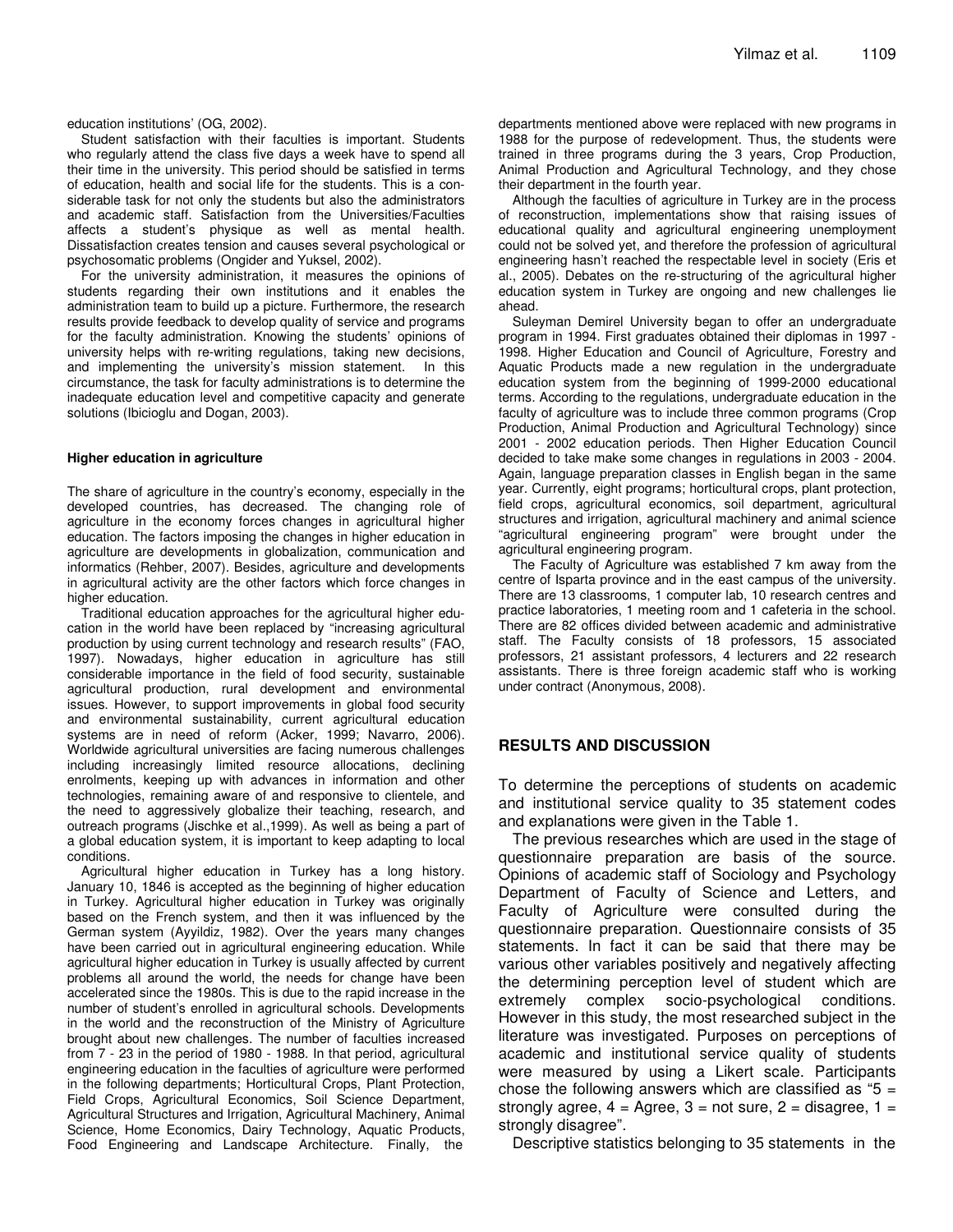**Table 1.** Statements and codes relating quality perceptions scale of students.

| Codes          | <b>Statements</b>                                                                                                 |
|----------------|-------------------------------------------------------------------------------------------------------------------|
| X <sub>1</sub> | There is consultancy service in the department for solving academic and personal problems.                        |
| X <sub>2</sub> | There is a program in the department which provides to develop skill of critical thinking.                        |
| $X_3$          | There is a program and approach which prepare me for the business life in the department                          |
| X <sub>4</sub> | Education in the department parallels to my career targets.                                                       |
| X <sub>5</sub> | The time of Mid-term and final examination programs are suitable                                                  |
| $X_6$          | I advise my department to my friend who will make a choice.                                                       |
| X <sub>7</sub> | I would like to continue my graduate and Ph.D. education in this department too.                                  |
| X8             | Academic staff present the topics by planned and with examples.                                                   |
| X <sub>9</sub> | Level of skills of academic staff is sufficient in teaching and using course materials efficiently and correctly. |
| X 10           | Academic staff supports student participation to courses actively.                                                |
| X 11           | Academic staff has positive communications and interaction with students.                                         |
| X 12           | Academic staffs declare the outline syllabus in the beginning of semester and act in accordance with it.          |
| X 13           | Academic staff explains their expectations from course and exams in the beginning of semester.                    |
| X 14           | Academic staff judges the context of course outline in the exams.                                                 |
| X 15           | Academic staffs are attentive in courses to students in terms of speaking and behaviour.                          |
| X 16           | Academic staffs help problems related with courses.                                                               |
| X 17           | Academic staff makes objective evaluations on exams.                                                              |
| X 18           | Examination time is enough for solving problems.                                                                  |
| X 19           | Academic staffs encourage us for reaching external resources.                                                     |
| X 20           | There are exemplification persons among academic staffs as academician and human.                                 |
| X 21           | Academic staffs come to course in time and use their time effectively.                                            |
| X 22           | Academic staffs summarize all the topics in the end of the course.                                                |
| X 23           | Fundamental course materials may be found easily.                                                                 |
| X 24           | Courses are suitable for researching and critics.                                                                 |
| X 25           | Lab and library opportunities for courses are sufficient.                                                         |
| X 26           | Notes I have taken at class are sufficient for passing the exams.                                                 |
| X 27           | Courses I have taken are supplementary for other courses.                                                         |
| X 28           | There is sufficient academic staff for each course.                                                               |
| X 29           | I am pleased from scientific ambiance of faculty.                                                                 |
| X 30           | Social opportunities (canteen. garden and sitting place) of faculty are sufficient.                               |
| X 31           | We may easily solve our problems in student affairs of faculty.                                                   |
| X 32           | Level of education tools of visual and audio in faculty are sufficient.                                           |
| X 33           | We may easily communicate with faculty administration.                                                            |
| X 34           | There are enough places to spend leisurely time in faculty.                                                       |
| X 35           | Items of food and drinks in faculty canteen are sufficient and healthy.                                           |

study and obtained results of students' perceptions on quality were shown by sorting in an ascending order given in Table 2. Averages of agreeing level of students relating to faculty quality varied as  $X20 = 4,020$ ;  $X35 =$ 1,883. The highest average was found for X20 "There are exemplification persons among academic staffs as academician and human" purpose and the lowest average was found for X35 "Items of food and drinks in faculty canteen is sufficient and healthily (X35)" purpose as well. As it is shown in the Table 2, 16 of 35 purposes (X20, X21, X14, X15, X12, X28, X11, X13, X6, X8, X16, X26, X17, X9, X7, and X18) in faculty quality were positively perceived by students (Mean =  $4,020$ ; 3,516). On the other hand, 19 purposes (X10, X33, X27, X22,

X23, X19, X5, X24, X4, X1, X32, X3, X29, X30, X2, X25, X34, X31 and X35) were negatively perceived by students (Mean = 3.461; 1.883).

Results of factor analysis were given in Table 3. Cronbach alpha coefficients of 35 statements were found to be 0.892. Such high values show that students gave the similar grade for the 35 statements Generally, it is assumed that if Cronbach alpha value is less than 0.60, reliability is weak, if it is around 0.70 reliability is acceptable and if it is higher than 0.80, reliability is high (Sekaran, 2000). High cronbach alpha coefficient indicates that internal consistency and reliability of variables are high. KMO value which is the pre-condition of factor analysis was found to be 0.889. Because KMO value is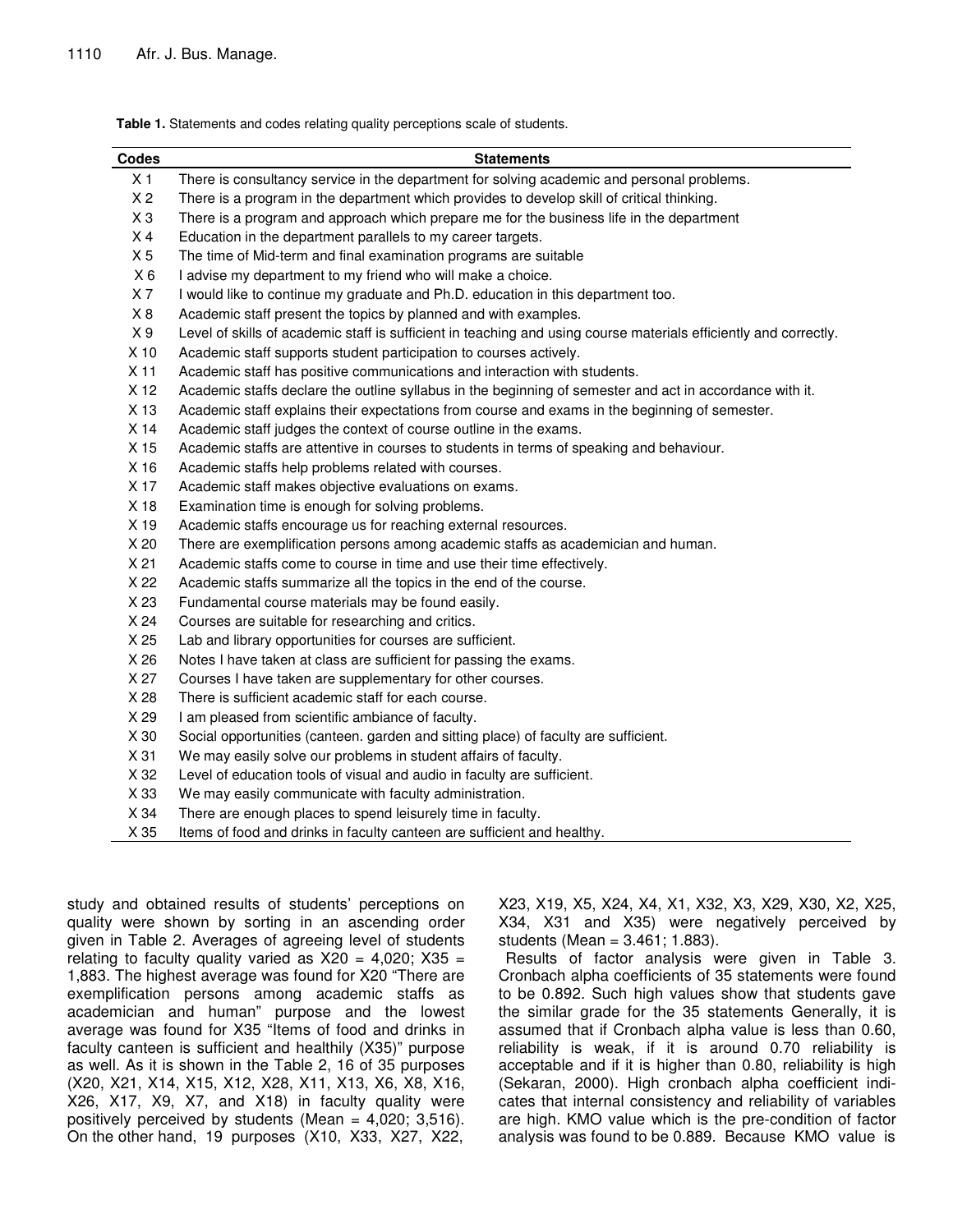| <b>Statements</b> | N   | <b>Mean</b> | <b>SE Mean</b> | <b>St Dev</b> | <b>Minimum</b> |                | Maximum Ordered statements Mean |       |
|-------------------|-----|-------------|----------------|---------------|----------------|----------------|---------------------------------|-------|
| X <sub>1</sub>    | 343 | 2.907       | 0.076          | 1.399         | $\mathbf{1}$   | $\overline{5}$ | X 20                            | 4.020 |
| X <sub>2</sub>    | 343 | 2.388       | 0.064          | 1.179         | 1              | 5              | X <sub>21</sub>                 | 3.942 |
| $X_3$             | 343 | 2.665       | 0.069          | 1.269         | 1              | 5              | X 14                            | 3.916 |
| X <sub>4</sub>    | 343 | 2.936       | 0.064          | 1.181         | 1              | 5              | X 15                            | 3.813 |
| X <sub>5</sub>    | 343 | 3.061       | 0.082          | 1.520         | 1              | 5              | X 12                            | 3.802 |
| $X_6$             | 343 | 3.586       | 0.073          | 1.350         | 1              | 5              | X 28                            | 3.764 |
| X <sub>7</sub>    | 343 | 3.516       | 0.072          | 1.335         | 1              | 5              | X <sub>11</sub>                 | 3.606 |
| X8                | 343 | 3.583       | 0.061          | 1.131         | 1              | 5              | X 13                            | 3.589 |
| X <sub>9</sub>    | 343 | 3.525       | 0.061          | 1.123         | 1              | 5              | $X_6$                           | 3.586 |
| $X$ 10            | 343 | 3.461       | 0.063          | 1.166         | 1              | 5              | $\times$ 8                      | 3.583 |
| X 11              | 343 | 3.606       | 0.065          | 1.209         | 1              | 5              | X 16                            | 3.569 |
| X 12              | 343 | 3.802       | 0.062          | 1.145         | 1              | 5              | X 26                            | 3.542 |
| X 13              | 343 | 3.589       | 0.068          | 1.267         | 1              | 5              | X 17                            | 3.528 |
| X 14              | 343 | 3.916       | 0.060          | 1.117         | 1              | 5              | X <sub>9</sub>                  | 3.525 |
| X 15              | 343 | 3.813       | 0.063          | 1.175         | 1              | 5              | X <sub>7</sub>                  | 3.516 |
| X 16              | 343 | 3.569       | 0.065          | 1.207         | 1              | 5              | X 18                            | 3.516 |
| X 17              | 343 | 3.528       | 0.069          | 1.281         | 1              | 5              | X 10                            | 3.461 |
| X 18              | 343 | 3.516       | 0.076          | 1.404         | 1              | 5              | X 33                            | 3.423 |
| X 19              | 343 | 3.096       | 0.069          | 1.284         | 1              | 5              | X 27                            | 3.324 |
| X 20              | 343 | 4.020       | 0.058          | 1.066         | 1              | 5              | X 22                            | 3.289 |
| X <sub>21</sub>   | 343 | 3.942       | 0.059          | 1.099         | 1              | 5              | X 23                            | 3.146 |
| X 22              | 343 | 3.289       | 0.068          | 1.262         | 1              | 5              | X 19                            | 3.096 |
| X 23              | 343 | 3.146       | 0.065          | 1.200         | 1              | 5              | X <sub>5</sub>                  | 3.061 |
| X 24              | 343 | 3.041       | 0.068          | 1.254         | 1              | 5              | X 24                            | 3.041 |
| X 25              | 343 | 2.364       | 0.072          | 1.342         | 1              | 5              | X <sub>4</sub>                  | 2.936 |
| X 26              | 343 | 3.542       | 0.065          | 1.206         | 1              | 5              | X <sub>1</sub>                  | 2.907 |
| X 27              | 343 | 3.324       | 0.068          | 1.258         | 1              | 5              | X 32                            | 2.872 |
| X 28              | 343 | 3.764       | 0.064          | 1.182         | 1              | 5              | $X_3$                           | 2.665 |
| X 29              | 343 | 2.601       | 0.073          | 1.345         | 1              | 5              | X 29                            | 2.601 |
| X 30              | 343 | 2.490       | 0.080          | 1.485         | 1              | 5              | X 30                            | 2.490 |
| X 31              | 343 | 2.023       | 0.070          | 1.295         | $\mathbf{1}$   | 5              | X <sub>2</sub>                  | 2.388 |
| X 32              | 343 | 2.872       | 0.076          | 1.400         | 1              | 5              | X 25                            | 2.364 |
| X 33              | 343 | 3.423       | 0.079          | 1.463         | 1              | 5              | X 34                            | 2.324 |
| X 34              | 343 | 2.324       | 0.072          | 1.332         | 1              | 5              | X <sub>31</sub>                 | 2.023 |
| X 35              | 343 | 1.883       | 0.069          | 1.283         | 1              | 5              | X 35                            | 1.883 |

**Table 2.** Descriptive statistics related to perceptions of academic and institutional service quality.

\*Likert scale:  $1 - 5$ .  $5 =$  strongly agree.  $4 =$  agree.  $3 =$  not sure.  $2 =$  disagree.  $1 =$  strongly disagree.

high and Bartlett's Test of Sphericity is significant ( $p <$ 0.01), preconditions are fulfilled. When it is assumed that KMO is high if it is around 0.90 and when it is good if it is around 0.80, KMO value (0,889) were accepted as ideal (Joseph et al., 1992). According to results of factor analysis, 9 of Eigen values belonging to 35 statements were determined as higher than 1 (*Kaiser Criterion*). Therefore, results of factor analysis were investigated according to 9 factors. These 9 factors represented the 57.1% of total variance. Statements with its factor loads above 0.50 were considered according to the Varimax rotation results during the determining statements in each factor.

According to the results of factor analysis, Factor 1 is called as "Academic skill adequacy of academic staff" in the perception of faculty quality of students. This factor explains 10% of total variance. Academic staff practices are important facts in terms of perceptions of faculty practices by students. This dimension contains following perceptions, such as relationships between academic staffs and students, interest with students, situations in the classroom, efforts for students' progress, orienting the students, evaluation of exams, usage of different teaching methods and techniques, technology utilization in classroom and situations in education-training of academic staff. There is a positive relation between the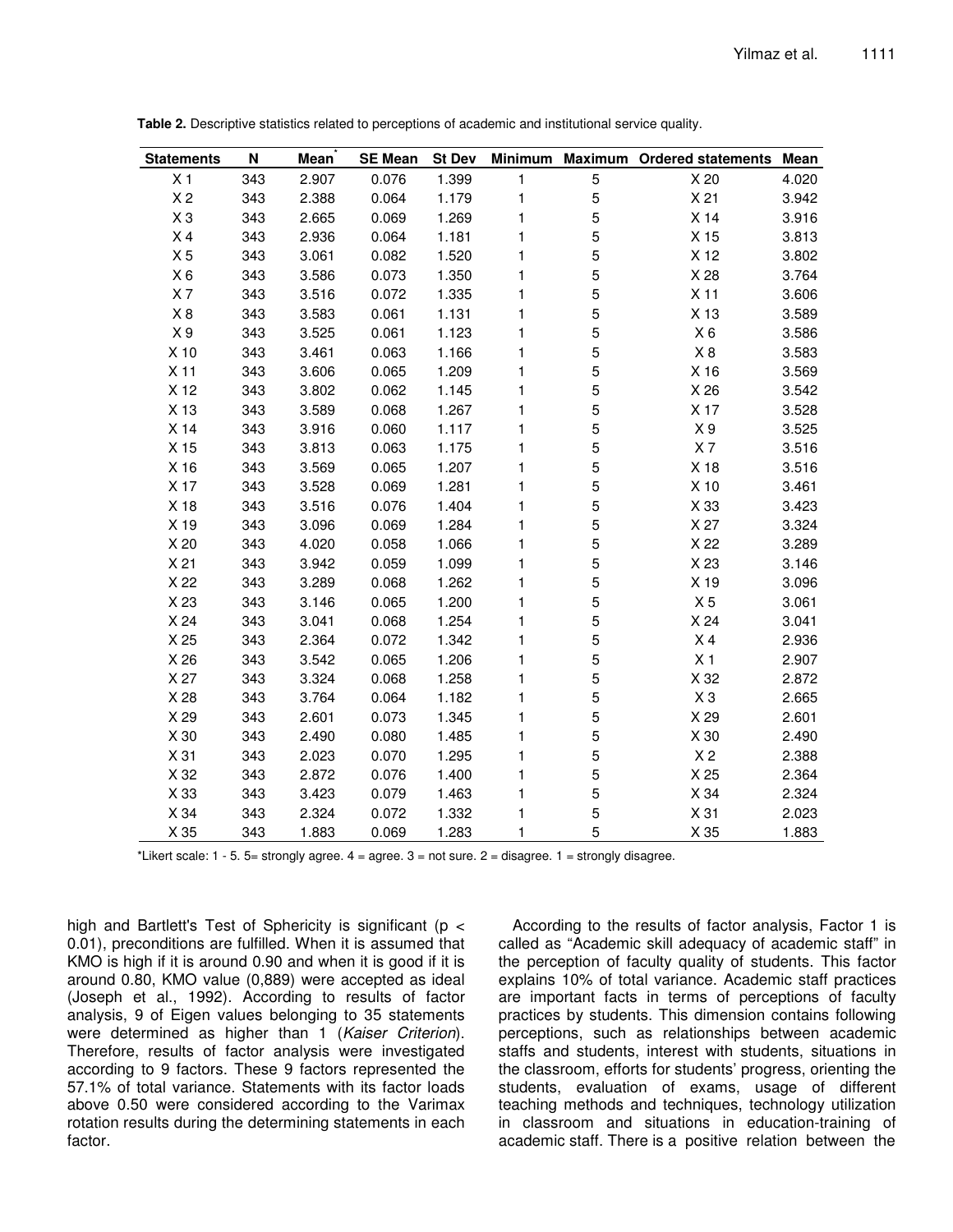|                               | <b>Factors</b> |             |          |          |          |          |                |          |          |                |
|-------------------------------|----------------|-------------|----------|----------|----------|----------|----------------|----------|----------|----------------|
| <b>Statements codes</b>       | 1              | $\mathbf 2$ | 3        | 4        | 5        | 6        | $\overline{7}$ | 8        | 9        | $h^2$          |
| X <sub>9</sub>                | 0.582          | 0.002       | 0.214    | 0.196    | 0.327    | 0.137    | $-0.129$       | 0.121    | 0.143    | 0.600          |
| X 10                          | 0.621          | 0.049       | 0.194    | 0.280    | 0.268    | $-0.016$ | 0.066          | $-0.013$ | 0.093    | 0.590          |
| X <sub>11</sub>               | 0.659          | 0.047       | 0.227    | 0.124    | 0.036    | 0.251    | 0.026          | $-0.135$ | 0.022    | 0.588          |
| X 12                          | 0.681          | 0.089       | 0.023    | $-0.004$ | 0.129    | 0.066    | $-0.143$       | $-0.070$ | $-0.193$ | 0.555          |
| X 13                          | 0.553          | 0.089       | $-0.036$ | 0.017    | 0.071    | 0.113    | $-0.284$       | $-0.255$ | $-0.113$ | 0.492          |
| X 15                          | 0.520          | 0.032       | 0.094    | 0.200    | $-0.033$ | 0.433    | $-0.079$       | $-0.254$ | 0.093    | 0.588          |
| X 30                          | 0.016          | 0.690       | 0.159    | 0.240    | 0.143    | 0.101    | $-0.022$       | 0.119    | 0.021    | 0.604          |
| X 31                          | 0.080          | 0.581       | 0.267    | $-0.191$ | 0.045    | 0.153    | 0.063          | $-0.007$ | 0.189    | 0.518          |
| X 34                          | 0.047          | 0.750       | 0.010    | 0.187    | $-0.004$ | 0.044    | $-0.085$       | 0.072    | 0.007    | 0.614          |
| X 35                          | 0.030          | 0.714       | 0.099    | 0.128    | 0.016    | $-0.081$ | 0.066          | $-0.052$ | $-0.003$ | 0.550          |
| X <sub>1</sub>                | 0.152          | 0.176       | 0.699    | 0.088    | $-0.062$ | 0.222    | $-0.081$       | $-0.023$ | 0.014    | 0.611          |
| X <sub>2</sub>                | 0.232          | 0.184       | 0.694    | 0.131    | $-0.055$ | 0.011    | $-0.165$       | $-0.124$ | 0.021    | 0.633          |
| X 25                          | 0.024          | 0.124       | 0.562    | 0.144    | 0.444    | 0.047    | 0.229          | $-0.033$ | $-0.015$ | 0.604          |
| X 22                          | 0.192          | 0.171       | $-0.003$ | 0.652    | 0.025    | 0.241    | $-0.103$       | $-0.141$ | $-0.176$ | 0.611          |
| X 23                          | 0.102          | 0.187       | 0.116    | 0.695    | 0.182    | $-0.016$ | $-0.078$       | $-0.040$ | 0.053    | 0.585          |
| X 24                          | 0.160          | 0.102       | 0.291    | 0.602    | 0.345    | 0.071    | $-0.001$       | $-0.051$ | 0.182    | 0.642          |
| X 26                          | 0.200          | 00.043      | $-0.076$ | 0.073    | 0.630    | $-0.059$ | $-0.056$       | $-0.254$ | 0.178    | 0.553          |
| X 27                          | 0.167          | .0086       | $-0.009$ | 0.195    | 0.610    | 0.232    | $-0.117$       | $-0.021$ | $-0.107$ | 0.525          |
| X 20                          | 0.272          | 0.131       | 0.063    | $-0.026$ | 0.156    | 0.639    | $-0.180$       | $-0.120$ | $-0.003$ | 0.575          |
| $X_6$                         | $-0.055$       | $-0.051$    | 0.155    | 0.106    | 0.011    | 0.270    | $-0.696$       | $-0.087$ | 0.182    | 0.639          |
| X <sub>7</sub>                | 0.190          | 0.045       | $-0.074$ | 0.013    | 0.056    | 0.085    | $-0.595$       | 0.070    | 0.079    | 0.420          |
| X <sub>14</sub>               | 0.404          | 0.001       | $-0.015$ | 0.057    | 0.094    | 0.196    | $-0.064$       | $-0.545$ | 0.028    | 0.516          |
| X <sub>5</sub>                | $-0.013$       | 0.106       | $-0.009$ | 0.003    | 0.007    | $-0.027$ | $-0.185$       | $-0.141$ | 00.809   | 0.721          |
| $X_3$                         | 0.237          | 0.084       | 0.485    | 0.189    | 0.116    | $-0.227$ | $-0.491$       | $-0.053$ | $-0.095$ | 0.652          |
| X <sub>4</sub>                | 0.329          | $-0.027$    | 0.336    | 0.082    | 0.385    | $-0.054$ | $-0.402$       | $-0.023$ | $-0.099$ | 0.552          |
| X8                            | 0.493          | 0.003       | 0.168    | 0.285    | 0.171    | 0.342    | $-0.149$       | 0.266    | 0.178    | 0.623          |
| X 16                          | 0.363          | $-0.024$    | 0.270    | 0.265    | $-0.009$ | 0.461    | $-0.019$       | $-0.223$ | 0.158    | 0.564          |
| X 17                          | 0.138          | $-0.010$    | 0.168    | 0.256    | 0.114    | 0.326    | $-0.244$       | $-0.472$ | $-0.137$ | 0.533          |
| X 18                          | 0.020          | $-0.036$    | 0.147    | 0.099    | 0.147    | 0.050    | 0.112          | $-0.720$ | 0.193    | 0.626          |
| X 19                          | 0.327          | 0.116       | 0.349    | 0.430    | $-0.019$ | 0.078    | $-0.030$       | $-0.184$ | $-0.060$ | 0.472          |
| X <sub>21</sub>               | 0.225          | 0.016       | 0.166    | 0.263    | 0.226    | 0.442    | $-0.174$       | $-0.187$ | $-0.242$ | 0.518          |
| X 28                          | 0.265          | 0.125       | $-0.021$ | 0.105    | 0.473    | 0.462    | $-0.095$       | $-0.046$ | $-0.147$ | 0.568          |
| X 29                          | 0.097          | 0.493       | 0.301    | 0.024    | 0.398    | 0.174    | $-0.050$       | $-0.079$ | $-0.065$ | 0.546          |
| X 32                          | $-0.023$       | 0.341       | 0.390    | 0.114    | 0.355    | 0.137    | 0.028          | $-0.077$ | 0.021    | 0.434          |
| X 33                          | 0.080          | 0.490       | $-0.334$ | $-0.056$ | $-0.012$ | $-0.324$ | $-0.172$       | $-0.286$ | $-0.028$ | 0.579          |
| Eigen values                  | 3.506          | 2.743       | 2.678    | 2.242    | 2.174    | 2.091    | 1.744          | 1.670    | 1.150    |                |
| Total variance explained      | 0.100          | 0.078       | 0.076    | 0.064    | 0.062    | 0.060    | 0.050          | 0.048    | 0.033    |                |
| Cumulative variance explained | 0.100          | 0.178       | 0.254    | 0.318    | 0.380    | 0.440    | 0.490          | 0.538    | 0.571    | $\overline{a}$ |

**Table 3.** The results of factor analysis on perceptions of academic and institutional service quality of students.

Loadings of  $> 0.50$  are in italics.

Factor 1 and variables such as X9, X10, X11, X12, X13 and X15. This result show that knowledge of academic staffs on their topics, teaching techniques, communication skills, exam evaluations and personalities are related with perceptions of students in faculty quality. Thus, literature review supports that especially the quality of academic staff increase the satisfaction of students in any conditions (Guolla, 1999; Cashin and Downey, 1992).

Factor 2 is effective in the perception of faculty quality of students is called as "Social and physical facilities of faculty". There is a positive relation between the Factor 2 and variables such as X30, X31, X34 and X35. This factor explains the 7.8% of total variance. This result shows that social and physical facilities of faculty are effective in the perceptions of faculty quality of students. University students spend the most of their time in the faculty. Faculty perceptions of students are consisted of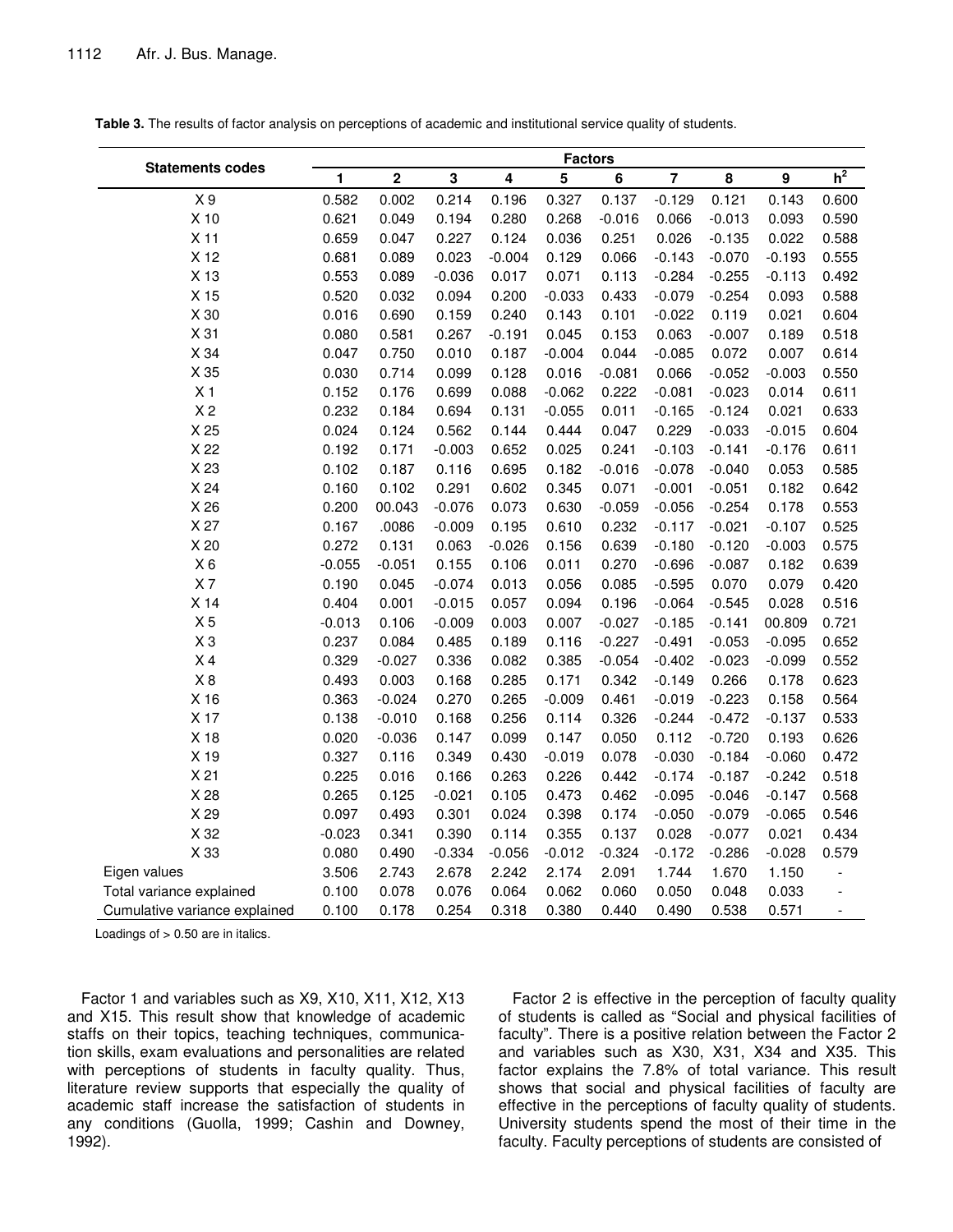being pleasure of membership of faculty, equal and fair procedures in every kind of applications, situation of social, cultural and sportive activities, relationships among students, relationships with faculty administration, participation to activities, usage of tools and equipment and situation of physical and social place. Nowadays, opinions of students on quality of faculty life of students and facilities offered by faculty are very important.

Therefore, most of university in the West make researches on the quality of faculty life and enhance politics and action plan according to these researches and make considerable effects to increase the quality (Bokeoglu and Yilmaz, 2007). Social facilities of faculties, availability of place in the leisure time, canteen and restaurant services increase the satisfaction of student and affect the perceptions positively. From this point, providing the contributively services like dormitory, dinning service, library, computer service are important in terms of student perception (Hoffinan and Kretovics, 2004).

Factor 3 is called as "Physical facilities of department and student consultancy service". This factor explains 7.6% of total variance. Factor 3 is found to be related with X1, X2 and X25 statements. This result shows that physical opportunities of department and student consultancy service are effective in the perception of faculty quality of students.

Factor 4 is called as "Course contents and teaching technique". This factor explains 6.4% of total variance. Factor 4 is found as related with X22, X23 and X24 statements. This result proves that course contents and teaching technique is influence in the perception of faculty quality of students. Usage of different teaching methods and techniques and technology utilization in the classroom, easy reaching to reference resources, proficiency of academic staffs, active participation to education process affects the perceptions of course of students. Changing technologies cause changes in the methods and implementations of teaching. New alternative and implementations like distance learning, common education programs, students and academic staff exchanges appears in higher education, electronic communication opportunities are widely launched in the classroom. Meanwhile, "Student Oriented" and "Qualified Education" certify workings are growing up (Rehber, 2002). Many researchers studied on determining the size of students' perceptions directed to teaching quality. According to literature review, academic staff began to increase the technology utilization in the classroom in order to stimulate the learning and to attract the student's concern and attention. More effective and creative lessons became possible by the use of internet in the last years (Cramer et al., 2007). Nevertheless, it is assigned that correctly selected textbooks and reference resources increase the perception of student (Rich et al., 1988).

Factor 5 is called "supplementary features of courses and its effects on success". This factor explains 6.2% of total variance. Factor 5 was found as related to X26 and X27 statements. This result shows that effect of supplementary features of courses and its effects on success are effective in the perception of faculty quality of students.

Factor 6 is called "humanitarian behaviours of academic staff". This factor explains 6% of total variance. Factor 6 contains the X20 statement. This result shows that behaviours of academic staff are effective on the perception of faculty quality of student.

Factor 7 is called "sense of belonging to department". This factor explains 5% of the total variance. Factor 7 was found related to X6 and X7 statements. This result showed that availability of feeling of attachment to department is related with the perception of faculty quality of students. Demands of private sectors should be considered during the establishing departments in higher education, graduated who skilled at solving problems should be aimed (Lindley, 1998). A research which is conducted by staffs of faculty of agriculture in USA on the knowledge and skills which is need to be required bringing to students by education programs, solving problem and analytic thinking skills is in the first order, communication skills, technical ability which is principal aim of programs can be arranged respectively. These are followed by coordination skills, computer knowledge, professional experience and international point of view in pre-working period (Navarro, 2006). Over specialization should be avoided and integrated approach should be accepted during the establishing departments. It is determined that over specialization negatively affects the flexible career opportunities (Csaki, 1999). It is determined that the importance of necessity in programs of department should contain all the innovations as diversity and inclusivity (Foster, 1999).

Factor 8 is called "To question of course contents in exams". This factor explains 4.8% of the total variance. Factor 8 contains X14 statements. This result shows that examination of course contents in exams is effective in perception of faculty quality of students.

Factor 9 is called "examination of the timeliness and accuracy". This factor explains the 3.3% of total variance. Factor 9 contains the X5 statements. This result shows that adequacy of examination times is effective on the perceptions of faculty quality of students.

As it is shown in Table 4, effective factors in the perception of faculty quality of students, Spearman rho correlation coefficients in order to determine the level of linear relationship among intra-factors were determined as statistically significant ( $p < 0.01$ ). Although Spearman rho correlation coefficients which prepared for all statements in Table 4 were statistically significant, these values were low in the practice.

## **Conclusions**

Any institution which needs to raise efficiency in education system would like to learn perception of students increase the number of the studies conducted on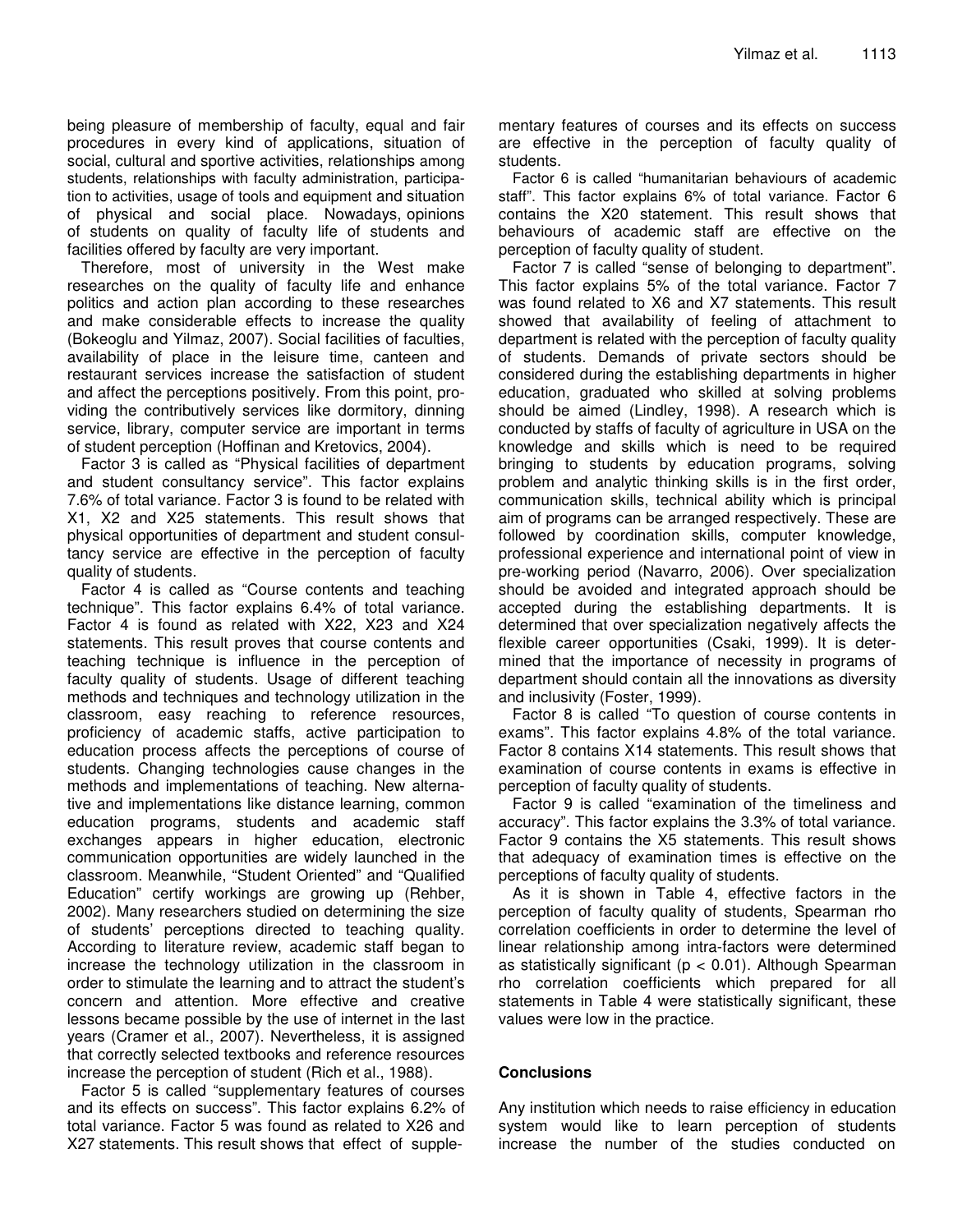|                 |                       |              | Factor 1              |                       |              |                       |                | Factor 5 |              |
|-----------------|-----------------------|--------------|-----------------------|-----------------------|--------------|-----------------------|----------------|----------|--------------|
|                 | <b>X9</b>             | <b>X10</b>   | X11                   | <b>X12</b>            | <b>X13</b>   | X15                   |                | X26      | <b>X27</b>   |
| X9              | 1.000                 | 0.469        | $0.387$ **            | $0.398^{11}$          | $0.280^{11}$ | $0.374$ **            | X26            | 1.000    | $0.325^{11}$ |
| X10             | $0.469$ <sup>**</sup> | $1.000$ **   | 0.412                 | 0.329                 | $0.341$ **   | $0.393$ <sup>**</sup> | X27            | 0.325    | 1.000        |
| X11             | 0.387                 | 0.412        | 1.000                 | $0.410$ "             | 0.352        | 0.505                 |                |          |              |
| X12             | $0.398$ **            | $0.329$ **   | $0.410$ **            | 1.000                 | 0.480        | $0.327$ "             |                |          |              |
| X13             | $0.280$ **            | $0.341$ "    | 0.352                 | $0.480$ <sup>**</sup> | 1.000        | 0.315                 |                | Factor 6 |              |
| X15             | $0.374$ **            | $0.393$ **   | $0.505$ **            | 0.327                 | $0.315$ **   | 1.000                 |                | X20      |              |
|                 |                       |              | Factor 2              |                       |              |                       | X20            | 1.000    |              |
|                 | <b>X30</b>            | <b>X31</b>   | <b>X34</b>            | X35                   |              |                       |                |          |              |
| X30             | 1.000                 | $0.324$ **   | $0.540$ **            | $0.490$ **            |              |                       |                |          |              |
| X31             | $0.324$ **            | 1.000        | $0.339$ **            | $0.376$ **            |              |                       |                | Factor 7 |              |
| X34             | $0.540$ "             | 0.339        | 1.000                 | 0.443                 |              |                       |                | X6       | X7           |
| X35             | $0.490$ **            | 0.376        | 0.443                 | 1.000                 |              |                       | X <sub>6</sub> | 1.000    | 0.246        |
|                 |                       |              | Factor 3              |                       |              |                       | X7             | 0.246    | 1.000        |
|                 | X1                    | <b>X2</b>    | X25                   |                       |              |                       |                |          |              |
| X1              | 1.000                 | 0.497        | $0.335$ "             |                       |              |                       |                |          |              |
| X2              | 0.497                 | 1.000        | $0.310$ <sup>**</sup> |                       |              |                       |                | Factor 8 |              |
| X <sub>25</sub> | 0.335                 | $0.310^{**}$ | 1.000                 |                       |              |                       |                | X14      |              |
|                 |                       |              | Factor 4              |                       |              |                       | X14            | 1.000    |              |
|                 | <b>X22</b>            | X23          | <b>X24</b>            |                       |              |                       |                |          |              |
| X22             | 1.000                 | 0.354        | $0.394$ **            |                       |              |                       |                | Factor 9 |              |
| X23             | $0.354$ **            | 1.000        | 0.436                 |                       |              |                       |                | X5       |              |
| X24             | $0.394$ **            | 0.436        | 1.000                 |                       |              |                       | X <sub>5</sub> | 1.000    |              |

**Table 4.** Spearman rho correlation coefficients matrix.

\*\* 0.01 important in the level of significant (2-tailed).

students' perceptions of academic and institutional service quality in the higher education. Measurement of quality perception of students is important in terms of both students and faculty administration.

In this study, determining factors was studied to investigate about quality perception of students at Faculty of Agriculture in Suleyman Demirel University. To achieve this purpose, Varimax rotation was implemented and a factor analysis was carried out through the principal component analysis. As a result of the factor analysis, academic skill adequacy of academic staff, social and physical facilities of faculty, physical facilities of department and student consultancy service, course contents and teaching technique, supplementary features of courses and its effects on success, humanitarian behaviour of academic staff, sense of belonging to department, to question of course contents in exams, examination of the timeliness and accuracy were grouped in nine factors. These factors influence students' perceptions about the academic and institutional service quality of the faculty.

According to results, the students think that the education programs implemented at their department do not improve their critical thinking skills and to prepare them for work life. They also think that the faculty does not have facilities such as library, laboratory, canteen

food service and social facilities and adequate recreational facilities such as student affairs service does not have capacity to solve problems of students. Results obtained are important because they allow let the faculty administration to self evaluate and improve new management approaches. Based on the research findings and results, following recommendations can be proposed to increase the positive perception and satisfaction of students about their faculty;

1. Library and laboratory facilities should be increased.

2. A program to improve critical and creative thinking skills should be implemented.

3. A program to provide a comprehensive multidisciplinary approach and flexible career facilities should be established.

4. Education program should be revised to prepare students for market requirements therefore increasing their acceptability at job market.

5. Scientific environment of the faculty should be improved and scientific activities (congress, conference etc.) should be increased.

6. Social facilities of the faculty (canteen, garden, seating places) should be improved, cultural and sportive and art environment where students spend time should be